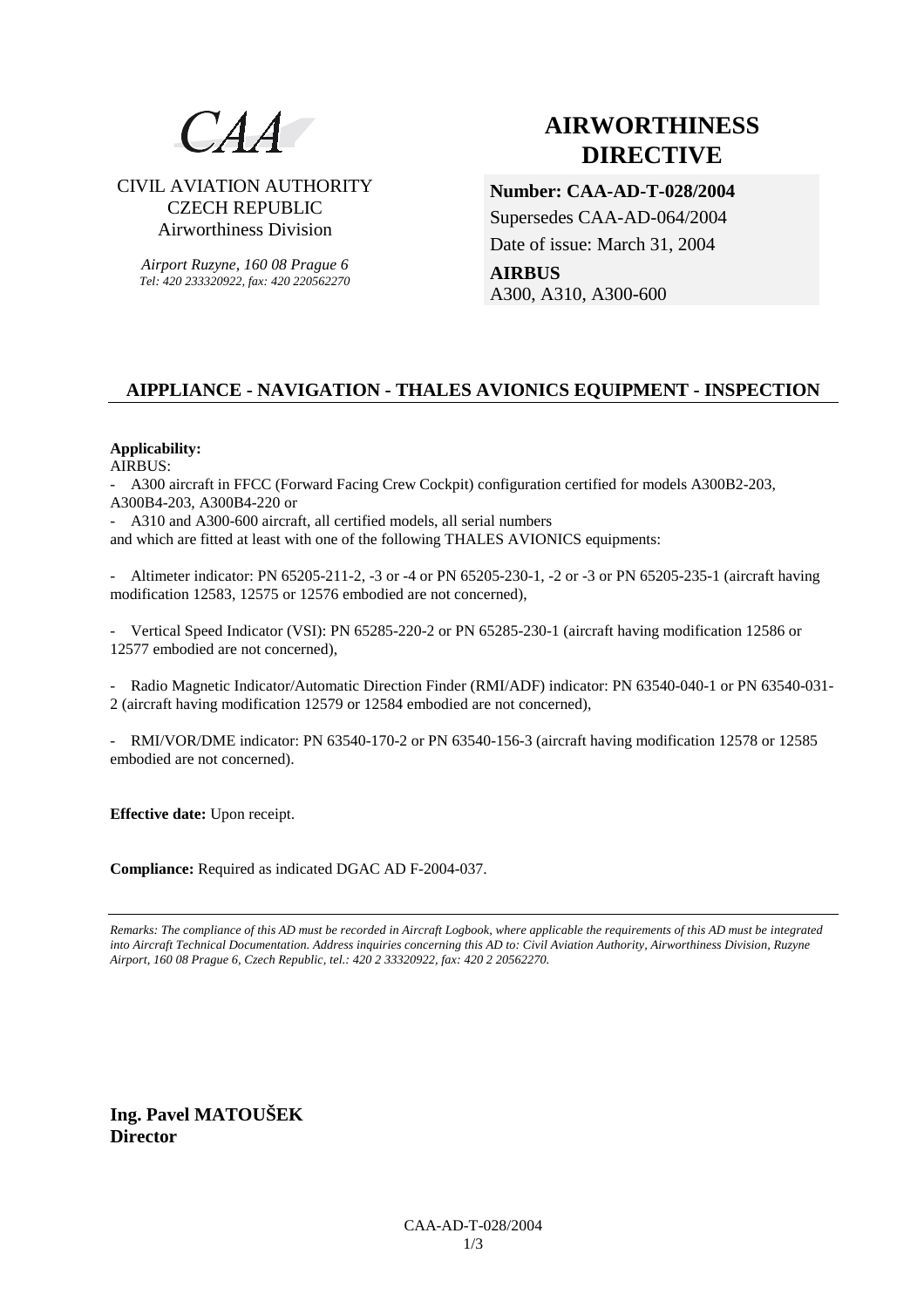**DGAC AD No.: F-2004-037 Issue date: March 17, 2004** 

*Airworthiness Directive(s) replaced: 2002-264 cancelled by its Revision 2*  Person in charge of airworthiness: AIRBUS

#### *Type(s): A300, A310 and A300-600 aircraft*

Type certificate(s) No. 72 TCDS No 145 ATA chapter: 34

### *Subject: Navigation - THALES AVIONICS equipments*

### **1. EFFECTIVITY:**

#### $AIRRIIS$

- A300 aircraft in FFCC (Forward Facing Crew Cockpit) configuration certified for models A300B2-203, A300B4-203, A300B4-220 or

- A310 and A300-600 aircraft, all certified models, all serial numbers

and which are fitted at least with one of the following THALES AVIONICS equipments:

- Altimeter indicator: PN 65205-211-2, -3 or -4 or PN 65205-230-1, -2 or -3 or PN 65205-235-1 (aircraft having modification 12583, 12575 or 12576 embodied are not concerned),

Vertical Speed Indicator (VSI): PN 65285-220-2 or PN 65285-230-1 (aircraft having modification 12586 or 12577 embodied are not concerned),

Radio Magnetic Indicator/Automatic Direction Finder (RMI/ADF) indicator: PN 63540-040-1 or PN 63540-031-2 (aircraft having modification 12579 or 12584 embodied are not concerned),

- RMI/VOR/DME indicator: PN 63540-170-2 or PN 63540-156-3 (aircraft having modification 12578 or 12585 embodied are not concerned).

**Note:** This Airworthiness Directive (AD) is not applicable:

to A300 aircraft in FFCC configuration on which AIRBUS Service Bulletin (SB) A300-34A0173 Revision 1 has been embodied,

- to A310 aircraft, on which SB A310-34A2178 Revision 1 has been embodied,
- to A300-600 aircraft, on which SB A300-34A6145 Revision 1 has been embodied.

Spare equipment: The operator is responsible for ensuring during change of a THALES AVIONICS navigation unit concerned by this AD that the requirements of this AD are taken into consideration.

# **2. REASONS:**

This AD deals with the same subject as AD 2002-264 R1; the reasons given are recalled below. AIRBUS and THALES AVIONICS have defined a batch of transformers liable to be defective which could be installed on the following navigation units:

- Altimeter
- Vertical speed indicator
- RMI/ADF indicator
- RMI/VOR/DME indicator

The failure of these transformers can lead to a leakage of 115VAC to the connected systems and could lead to loss of indications on the PFD's. In such a situation, flight must then be continued on the emergency instruments.

Consequently, AD 2002-264 and it Revision 1 restricted the operational availability of the aircraft.

This new AD takes over the requirements of AD 2002-264 R1 (aircraft operational availability restriction) until the accomplishment of the corrective action rendered mandatory at the threshold given in the paragraph which follows. This AD replaces AD 2002-264 R1 which is cancelled.